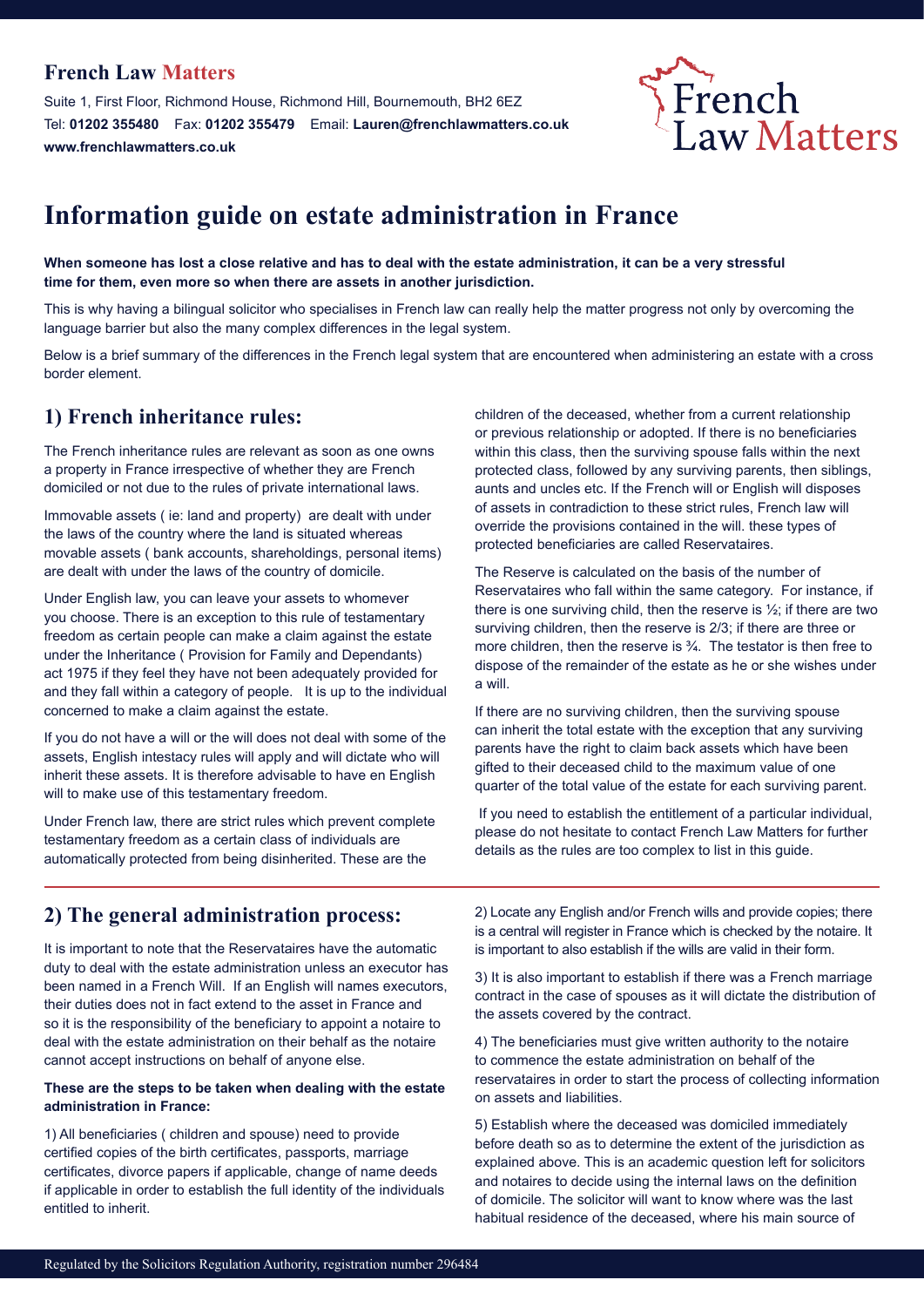#### **French Law Matters**

Suite 1, First Floor, Richmond House, Richmond Hill, Bournemouth, BH2 6EZ Tel: **01202 355480** Fax: **01202 355479** Email: **Lauren@frenchlawmatters.co.uk www.frenchlawmatters.co.uk**



income came from, where he paid his taxes, where his immediate family lived and his/her nationality.

6) Carry out a full inventory within 6 months of the date of death of all moveable assets in the succession so as to give the flexibility of the beneficiaries to accept their inheritance subject to the value of the net assets. Under French law, beneficiaries take on the liabilities as well as the assets of the succession so it is important to limit the liabilities to the value of the total assets received under the inheritance. ( "acceptation a concurrence de l'actif net") so that any creditors cannot years later demand payment of their debts if this was not discovered at the time of the acceptance of the succession.

7) Provide copies of bank statements and any other papers relating to assets and liabilities. Up to date balances will be obtained by the solicitor and notaire.

8) The notaire will then prepare a Declaration of succession ( which is a tax document showing any inheritance tax due), an acte de notoriete ( which is equivalent to grant of probate as it will list the beneficiaries entitled in the succession and as a result can deal with contacting various organisations directly ) and the attestation immobiliere (which is the assent transferring the title of the property to the beneficairies). These documents are usually signed at the notaires' office but if this is not practical, a power of attorney can be out in place for the notaire to sign the documents on the client's behalf.

Please note that it is at this stage that it is most important to seek legal advice so as to establish what the best options are for the beneficiaries. The surviving spouse may for instance have several options if she wishes to accept her inheritance such as perhaps to take a life interest. The choice should be made taking into account both the UK and French inheritance tax positions.

It is also imperative to fully understand the content of these documents prepared by the notaire to ensure that the acceptance of the inheritance is qualified or limited.

9) A payment to the tax authority is highly recommended within 6 months of the date of death if the deceased is French domiciled or within 12 months if he or she is non-French domiciled in order to freeze any late payment of tax penalties. This is not necessary if it is clear at the outset that no inheritance tax will be due.

10) The declaration of succession once signed will be lodged with the tax authority and any tax due will be paid at the same time. The tax authority will then submit a tax clearance certificate. A specific form will need to be completed by them as well as if the double taxation treaty is to be used in England to set off any tax paid in France against the tax due in the UK.

11) The notaire will register the assent and the estate administration in France is then complete.

12) The acte de notoriete is necessary in the event that shares need to be transferred rather than sold and it is the beneficiaries responsibility to do this.

#### **3) Inheritance tax ( IHT)**

Inheritance Tax is more complicated in France. Each beneficiary accepting their share of the inheritance will be personally responsible for paying the inheritance tax due. The rate payable depends on the proximity of the relationship between the testator and the beneficiary and the amount being bequeathed. Tax-free allowances are given to certain beneficiaries, with close relatives receiving higher allowances.

**The rates of tax are as follows:**

#### **Transfers Between Spouces**

Spouse Exemption applies for deaths post 22nd August 2007

**For deaths prior to this date the following rates apply:**

| Value transferred         | Rate % |
|---------------------------|--------|
| Up to 7,699               | 5      |
| From 7,699 to 15,195      | 10     |
| From 15,195 to 30,390     | 15     |
| From 30,390 to 526,760    | 20     |
| From 526,760 to 861,050   | 30     |
| From 861,050 to 1,722,100 | 35     |
| 1,722,100 upwards         | 40     |

### **Transfers In Direct Line (children and parents)**

NIL RATE BAND 156 974 euros for 2010

| Value transferred        | Rate % |
|--------------------------|--------|
| Up to 7953               | 5      |
| From 7 953 to 11 930     | 10     |
| From 11 930 to 15 697    | 15     |
| From 15 697 to 544 173   | 20     |
| From 544 173 to 889 514  | 30     |
| From 889 514 to 1779 029 | 35     |
| 1779 029 upwards         | 40     |